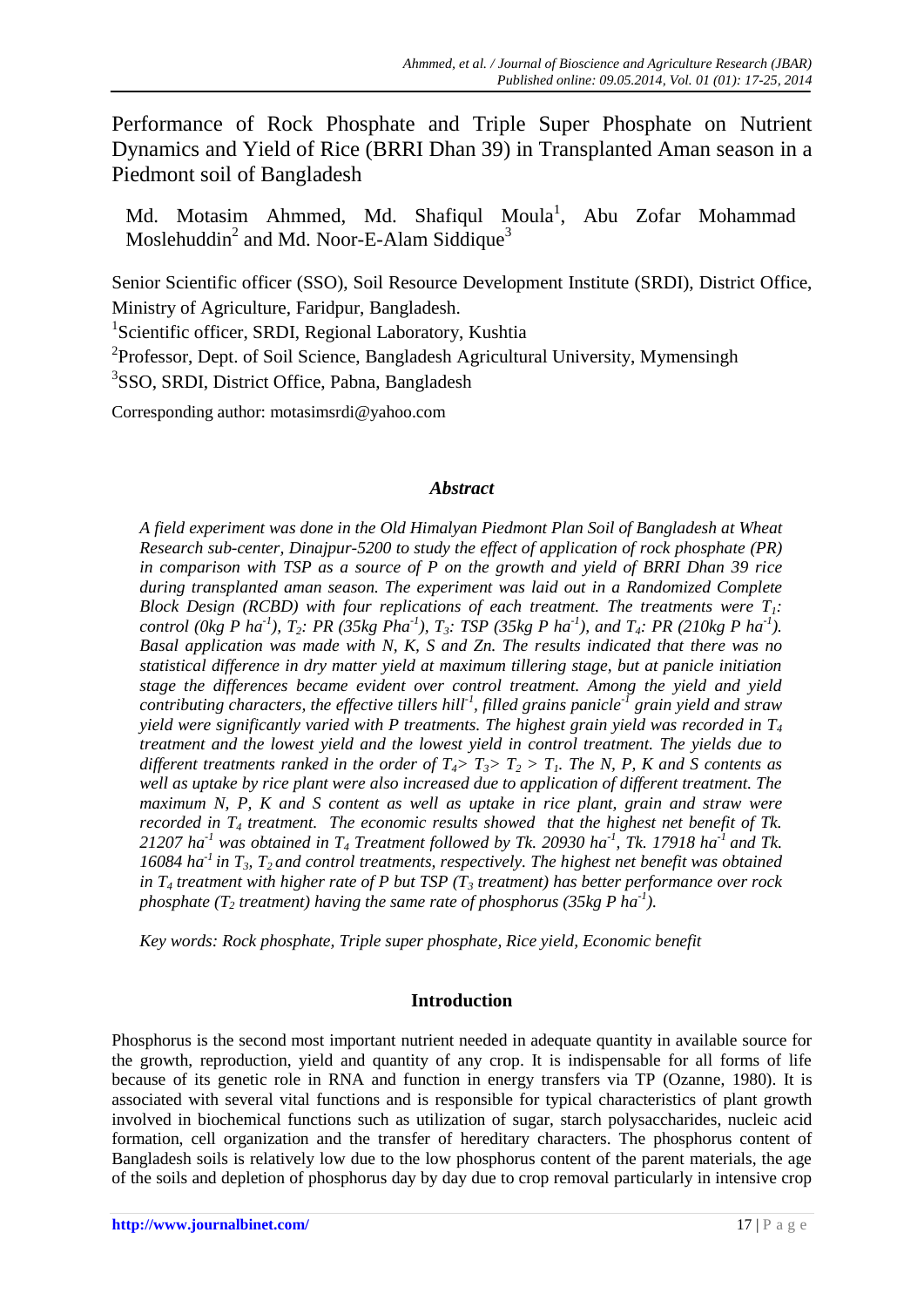production culture. Application of phosphatic fertilizer is recommended for all soils and crops in Bangladesh to obtain better yield (BARC, 1997). Unfortunately, the farmers of this country do not always follow the fertilizer recommendation guide or do not make rational use of phosphatic fertilizers. The amount of phosphatic fertilizer used is often too small and the efficiency of use is also low. Thus, the phosphorus balance in agro-ecosystem is usually negative. Triple super phosphate (TSP) and Single super phosphate (SSP) containing water soluble phosphate has been commonly used as the phosphatic fertilizer by the farmers throughout Bangladesh. Rock phosphate (PR) is the cheapest and economic source per unit of phosphorus (Hoffland, 1991) which is not directly being used in the crop field of this country. Soils and climatic conditions are also favorable for direct application of PR. It is considered as a promising source for crop use in acidic soil, especially red one. So, the present research programme has been taken with the following objectives: **i)** to assess the comparative performances of PR (Rock Phosphate) and TSP as source phosphorus on growth and yield of rice, and **ii)** to assess the soil fertility condition and to determine the economic benefits of PR as a source of phosphorus compared to TSP.

## **Materials and Methods**

The experiment was carried out in the farm of wheat Research sub-center, Rajbari at Dinajpur district during T-Aman season. The farm belongs to Agro-Ecological Zone 1, highland, well drained soil under Gangachara Soil Series. The land was above flood level and sufficient sunshine was available during the experimental period. The climate of the experimental area is in sub-tropical accompanied by moderate high rainfall associated with relatively high temperature during T. aman season.

The test crop was a rice variety (cv. BRRI Dhan 39). The experimental design was Randomized Complete Block Design (RCBD) with Treatment: 4, Replication: 4, Total number of plots: 16.

There were four treatments consisting of TSP and two rates of rock phosphate and a control. Treatments were  $T_1$  = Control (0 kg p ha<sup>-1</sup>),  $T_2$  = Phosphate rock (PR) @ 35 kg P ha<sup>-1</sup>),  $T_3$  = Triple Super phosphate @ 35 kg P ha<sup>-1</sup>),  $T_3$  = Phosphate rock (PR) @ 210 kg P ha<sup>-1</sup>).

The data of the agronomic characters of the crop were calculated as Plant height (cm), Number of tillers per hill, Panicle length (cm), Unfilled and filled grains per panicle, 1000-grain weight, Grain and straw yields (kg/plot). The soil properties studied included pH, organic matter, total N, available P and exchangeable K. Soil sample analysis and plant nutrient content analysis was done in Regional Laboratory, Faridpur of Soil Resource Development Institute and Dept. of Soil Science in Bangladesh Agriculture University, Mymensingh.

The statistical analysis for different characters including the nutrient content and uptake were done following the ANOVA technique and the mean results in case of significant F-values were adjusted by the Duncan's Multiple Range Test (DMRT).

### **Results and Discussion**

The presentation and discussion of the results obtained due to direct application of Rock Phosphate (PR) on growth and yield components of T. aman rice (cv. BRRI Dhan 39). The result of studied such as dry matter yield, nutrient content and uptake by rice plant at maximum tillering (MT) and panicle initiation (Pl) stage as well as yield attributes, grain and straw yields and chemical characteristics of the soil at post harvest are discussed in this part. Growth and development of rice plant: There were no significant differences in different treatments on dry matter yield of rice plants at MT stage which ranged from 909.53 to 935.02 kg ha<sup>-1</sup> (Table 3.1). Maximum dry matter yield was recorded in T<sub>4</sub> treatment (935.2.02 kg ha<sup>-1</sup>) and the minimum dry matter yield was recorded in control treatment (909.53 kg ha<sup>-1</sup>). All the treatment differed significantly over control in dry matter development at PI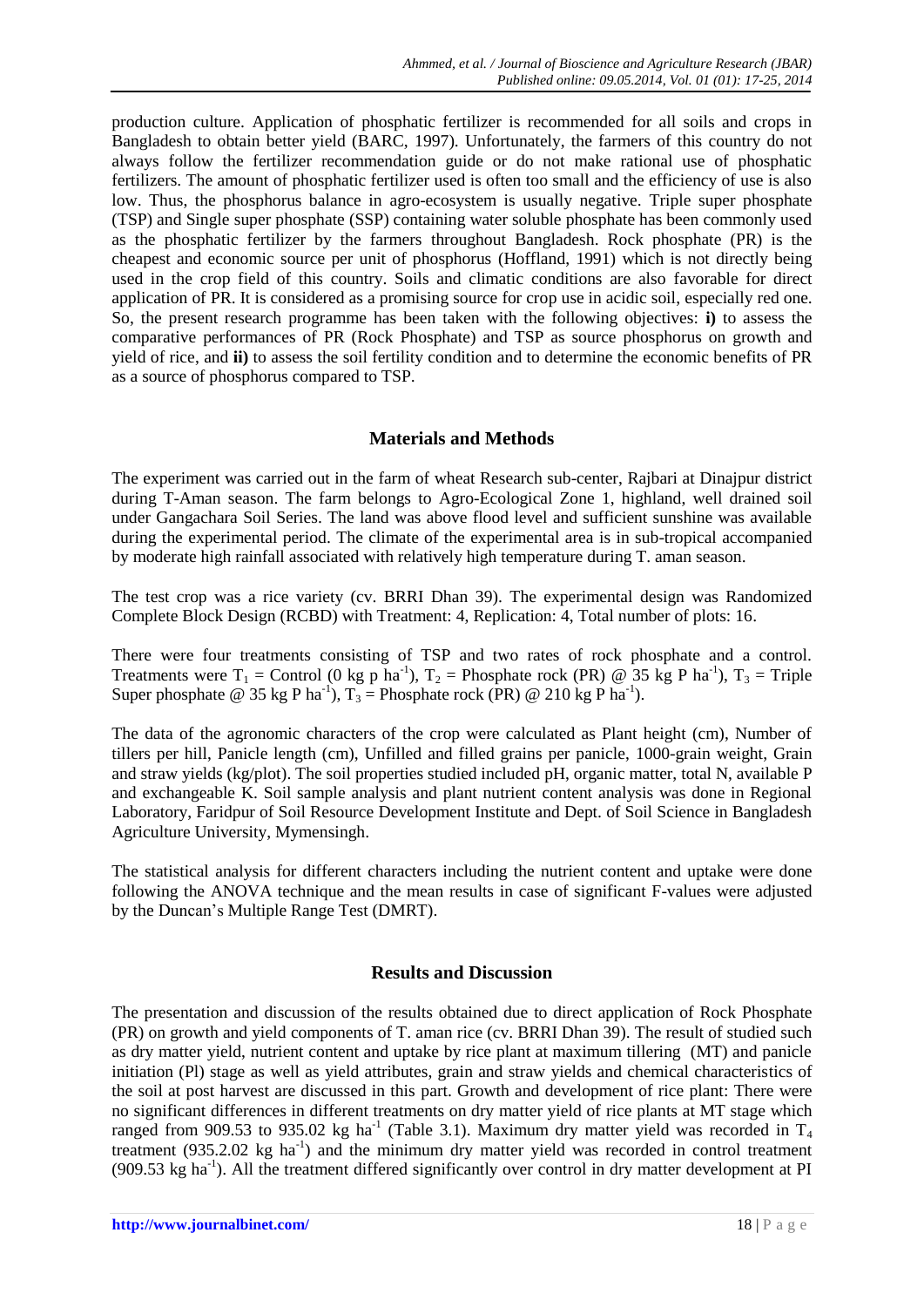stage of growth of rice plants. Maximum dry matter yield was obtained in PR  $(210 \text{kg} \text{ P} \text{ ha}^{-1})$ treatment, which was 17.65% over control, 13.93% over  $T_2$  treatment (35 kg ha<sup>-1</sup>) and 10.54% over TSP (35 kg P ha<sup>-1</sup>) treatment (Table 3.1). The maximum plant height (112.45 cm) was attained in control treatment. The minimum height of rice plants (107.40cm) was obtained in  $T_3$  treatment.  $T_4$ treatment appeared to have produced maximum number of effective fillers  $(12.10 \text{ hill}^{-1})$  which was statistically significant over  $T_2$  and control treatments, although it is statistically similar to  $T_3$ treatment. TSP treatment produced better result over PR having same P rate (35 kg P ha<sup>-1</sup>). Panicle length was not influenced significantly, although there were some apparent increases in fertilizer treatment over control (Table 1.1) and the maximum panicle length (24.50 cm) was attained in  $T_4$ treatment and minimum panicle length (23.70 cm) was found in control. Maximum number of filled grain panicle<sup>-1</sup>(119.35) of rice plant was recorded in  $T_4$  treatment which was statistically significant over all other treatments (Table 1.2). Maximum grain yield (5.96 t ha<sup>-1</sup>) of rice was obtained in  $T_4$ treatment (Table 3.3). There was no significant grain difference between PR and TSP treatments having the same P rate. The minimum rice yield  $(4.55 \text{ t ha}^{-1})$  was obtained in the control. Chowdhury (1978) reported that the grain yield of rice increased with increasing levels of P from either TSP or PR. Straw yield was maximum (7.55 t ha<sup>-1</sup>) under  $T_4$  treatment over rest treatment and the lowest straw yield  $(5.57 \text{ t ha}^{-1})$  was found in control.

Table 1.1 Effects of different treatments on dry matter yield at Maximum Tillering (MT) stage and Panical Initiation (PI) stage of rice (BRRI Dhan 39)

|                                                          |                                                    | Maximum Tillering (MT) stage           |                                |                                | Panical Initiation (PI) stage               |                                     |                                |                                |  |
|----------------------------------------------------------|----------------------------------------------------|----------------------------------------|--------------------------------|--------------------------------|---------------------------------------------|-------------------------------------|--------------------------------|--------------------------------|--|
| Treatments                                               | Dry<br>matter<br>yield<br>$k$ g ha <sup>-1</sup> ) | Increase<br>over<br>control<br>$(\% )$ | Increase<br>over $T_2$<br>(% ) | Increase<br>over $T_3$<br>(% ) | Dry<br>matter<br>yield<br>$kg \, ha^{-1}$ ) | Increase<br>over<br>control<br>(% ) | Increase<br>over $T_2$<br>(% ) | Increase<br>over $T_3$<br>(% ) |  |
| $T_1$ Control<br>$(0 \text{ kg } P \text{ ha}^{-1})$     | 909.53                                             |                                        |                                |                                | 4900 b                                      |                                     |                                |                                |  |
| T <sub>2</sub> PR<br>$(35 \text{ kg P} \text{ ha}^{-1})$ | 912.90                                             | 0.37                                   |                                |                                | 5060 b                                      | 3.26                                |                                |                                |  |
| $T_3$ TSP<br>$(35 \text{ kg P ha}^{-1})$                 | 928.85                                             | 2.12                                   | 1.74                           |                                | 5215 b                                      | 6.42                                | 3.06                           |                                |  |
| $T_4$ PR<br>$(210\text{kgP} \text{ha}^{-1})$             | 935.02                                             | 2.80                                   | 2.42                           | 0.66                           | 5765 a                                      | 17.65                               | 13.93                          | 10.54                          |  |
| $SE(\pm)$                                                | 9.52                                               |                                        |                                |                                | 20.00                                       |                                     |                                |                                |  |
| $CV(\%)$                                                 | 2.02                                               |                                        |                                |                                | 3.85                                        |                                     |                                |                                |  |

Table 1.2 Effect of different treatments on yield contributing characters of BIRRI Dhan 39 at harvest stage

| Treatments                                           | Plant<br>height<br>(cm) | Effective<br>tiller $hill^{-1}$<br>(N <sub>0</sub> ) | Panical<br>length<br>(cm) | Unfilled<br>grain<br>penical <sup>-1</sup><br>(N <sub>0</sub> ) | $\%$<br>Unfilled<br>grain | Filled<br>grains<br>penical <sup>-1</sup> | $\%$<br>Filled<br>grains | 1000-<br>grain<br>weight |
|------------------------------------------------------|-------------------------|------------------------------------------------------|---------------------------|-----------------------------------------------------------------|---------------------------|-------------------------------------------|--------------------------|--------------------------|
| $T_1$ Control<br>$(0 \text{ kg } P \text{ ha}^{-1})$ | 112.45                  | 9.75c                                                | 23.70                     | 15.50a                                                          | 14.56                     | 90.89 d                                   | 85.46                    | 24.62                    |
| $T_2$ PR<br>$(35 \text{ kg P ha}^{-1})$              | 108.90                  | 10.50 <sub>bc</sub>                                  | 23.90                     | 16.00a                                                          | 14.04                     | 97.90c                                    | 85.96                    | 24.90                    |
| T <sub>3</sub> TSP<br>$(35 \text{ kg P ha}^{-1})$    | 107.40                  | $11.35$ ab                                           | 24.10                     | 16.65a                                                          | 13.19                     | 109.50 b                                  | 86.81                    | 25.35                    |
| $T_4$ PR<br>$(210 \text{ kgP ha}^{-1})$              | 108.90                  | 12.10a                                               | 24.50                     | 13.80 <sub>b</sub>                                              | 10.36                     | 119.35 a                                  | 89.64                    | 25.95                    |
| $SE(\pm)$                                            | 2.42                    | 0.655                                                | <b>NS</b>                 | 0.850                                                           |                           | 2.247                                     | $\overline{\phantom{0}}$ | <b>NS</b>                |
| $CV(\%)$                                             | 2.66                    | 7.60                                                 | 10.25                     | 9.75                                                            |                           | 2.78                                      | -                        | 2.45                     |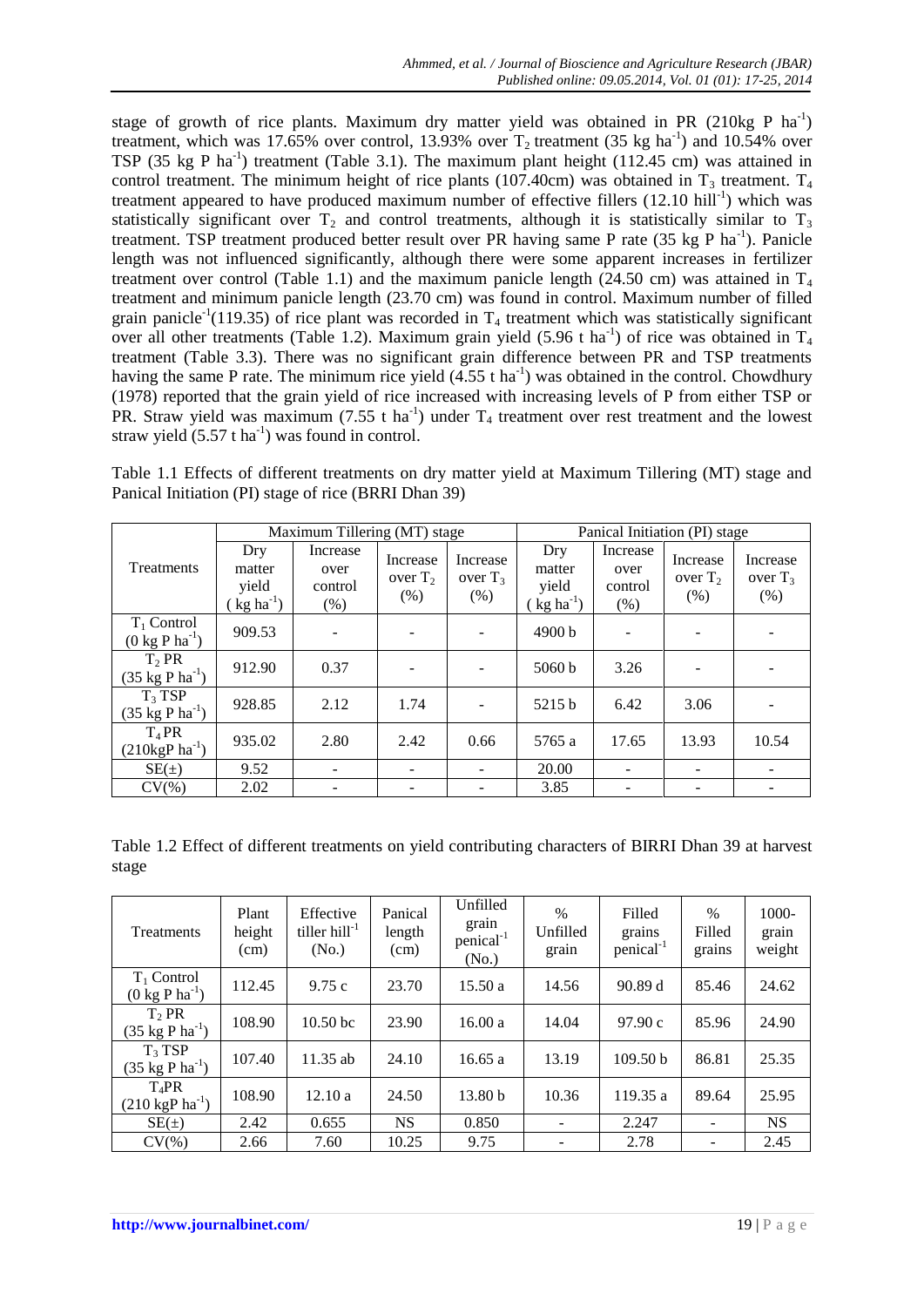|                                                      | Grain<br>Straw                                    |                                        |                                |                                |                                                   |                                     |                               |                                |
|------------------------------------------------------|---------------------------------------------------|----------------------------------------|--------------------------------|--------------------------------|---------------------------------------------------|-------------------------------------|-------------------------------|--------------------------------|
| Treatments                                           | Grain<br>yield<br>$\overline{T}$ ha <sup>-1</sup> | Increase<br>over<br>control<br>$(\% )$ | Increase<br>over $T_2$<br>(% ) | Increase<br>over $T_3$<br>(% ) | Straw<br>yield<br>$\overline{T}$ ha <sup>-1</sup> | Increase<br>over<br>control<br>(% ) | Increase<br>over $T2$<br>(% ) | Increase<br>over $T_3$<br>(% ) |
| $T_1$ Control<br>$(0 \text{ kg } P \text{ ha}^{-1})$ | 4.55c                                             |                                        | $\overline{\phantom{a}}$       | $\overline{\phantom{a}}$       | 5.57c                                             |                                     | $\overline{\phantom{m}}$      |                                |
| $T_2$ PR<br>$(35 \text{ kg P ha}^{-1})$              | 4.90<br>bc                                        | 7.69                                   | $\overline{\phantom{a}}$       |                                | 5.96c                                             | 7.00                                | $\qquad \qquad -$             |                                |
| $T_3$ TSP<br>$(35 \text{ kg P ha}^{-1})$             | 5.34 <sub>b</sub>                                 | 17.36                                  | 8.97                           |                                | 6.88 <sub>b</sub>                                 | 23.51                               | 15.43                         |                                |
| $T_4$ PR<br>$(210 \text{kgP} \text{ ha}^{-1})$       | 5.96 a                                            | 30.98                                  | 21.63                          | 11.61                          | 7.55a                                             | 35.54                               | 26.67                         | 9.73                           |
| $SE(\pm)$                                            | 0.118                                             | ۰                                      | -                              | $\overline{\phantom{m}}$       | 0.103                                             | ۰                                   | $\overline{\phantom{a}}$      |                                |
| CV(%)                                                | 6.78                                              |                                        |                                |                                | 3.19                                              |                                     |                               |                                |

Table 1.3 Effects of different treatments on grain and straw yields of BRRI Dhan 39

## **Content and uptake of nutrients by rice plant**

The N content due to different treatments ranged from 1.81 to 2.07% at maximum tillering stage. The maximum N content was obtained in  $T_4$  treatment and the minimum value was obtained in control treatment. The N uptake by rice plant was found statistically significant due to different treatment (Table 1.4). The highest N uptake (19.37 kg ha<sup>-1</sup>) was obtained in  $T_4$  treatment and the lowest value was noted in control treatment. The treatments  $T_2$  and  $T_3$  were statistically identical. The content of P in rice plant in different treatments at MT stage varied from 0.208 to 0.265% (Table 1.4) and the maximum value was noted in  $T_4$  treatment and the minimum value was obtained in control. P uptake by BRRI Dhan 39 also varied significantly (Table 1.4) with the maximum P uptake  $(2.48 \text{ kg ha}^{-1})$  was noted in  $T_4$  treatment which was statistically identical to  $T_3$  treatment and the minimum P uptake (1.86 kg ha<sup>-1</sup>) was found in control treatment which was statistically similar to the treatment  $T_2$ . K content in rice plant at MT stage was significant due to different treatments (Table 1.4). The highest K content (1.427%) was recorded in  $T_4$  treatment and the minimum K content (1.302%) was noted in control and the K content due to different treatments ranked in the order of  $T_4$ >  $T_3$ >  $T_2$ >  $T_1$ >. The highest K uptake (13.34 kg ha<sup>-1</sup>) was recorded in  $T_4$  treatment and the lowest K uptake (11.64 kg ha<sup>-1</sup>) was recorded in control. The treatments  $T_2$  and  $T_3$  were statistically similar. The highest value (0.174%) of S content was obtained in  $T_3$  treatment and the minimum value (0.123%) was noted in  $T_4$ treatment (Table 1.4). The treatments  $T_1$  and  $T_2$  were statistically identical. The highest value (1.61 kg) ha<sup>-1</sup>) of S content was found in T<sub>3</sub> treatment and the lowest value (1.14 kg ha<sup>-1</sup>) was noted in T<sub>4</sub> treatment. The treatment  $T_1$  and  $T_2$  were statistically similar. The maximum N content (2.12%) was obtained in the  $T_4$  treatment and the lowest value  $(1.05%)$  was found in control treatment. The treatments  $T_2$  and  $T_3$  were statistically similar (Table 1.5). The highest N uptake (64.71 kg ha<sup>-1</sup>) was obtained in T<sub>4</sub> treatment and the lowest value (51.82 kg ha<sup>-1</sup>) was noted in control. The treatments T<sub>2</sub> and  $T_3$  were statistically identical. The P content ranged from 0.176 to 0.231% (Table 1.5). The maximum P content was observed in  $T_4$  treatment and the minimum P content was noted in control. A significant increase in P uptake by rice plant was also recorded due different treatments (Table 1.5). The treatment  $T_4$  showed the maximum uptake (13.32 kg ha<sup>-1</sup>) and control treatment showed the lowest P uptake  $(8.61 \text{ kg ha}^{-1})$ . The K content due to different treatments ranged from 1.24 to 1.41% (Table 1.5). The highest value was obtained in treatment  $T<sub>4</sub>$  and control treatment showed the minimum K content. The K uptake ranged from  $61.12$  to  $81.83$  kg ha<sup>-1</sup>. The highest K uptake  $(81.83)$ kg ha<sup>-1</sup>) was noted in T<sub>4</sub> treatment and the lowest value (61.12 kg ha<sup>-1</sup>) was found in control. S content at panicle initiation stage did not increase significantly due to different treatments (Table 3.5). S content in rice plant ranged from 0.159 to 0.172%. The maximum value was found in the treatment  $T_4$ where as the control treatment produced minimum S content. The highest value was noted in  $T_4$ treatment and the lowest value was found in control. The S content range varied from 7.76 to 9.83 kg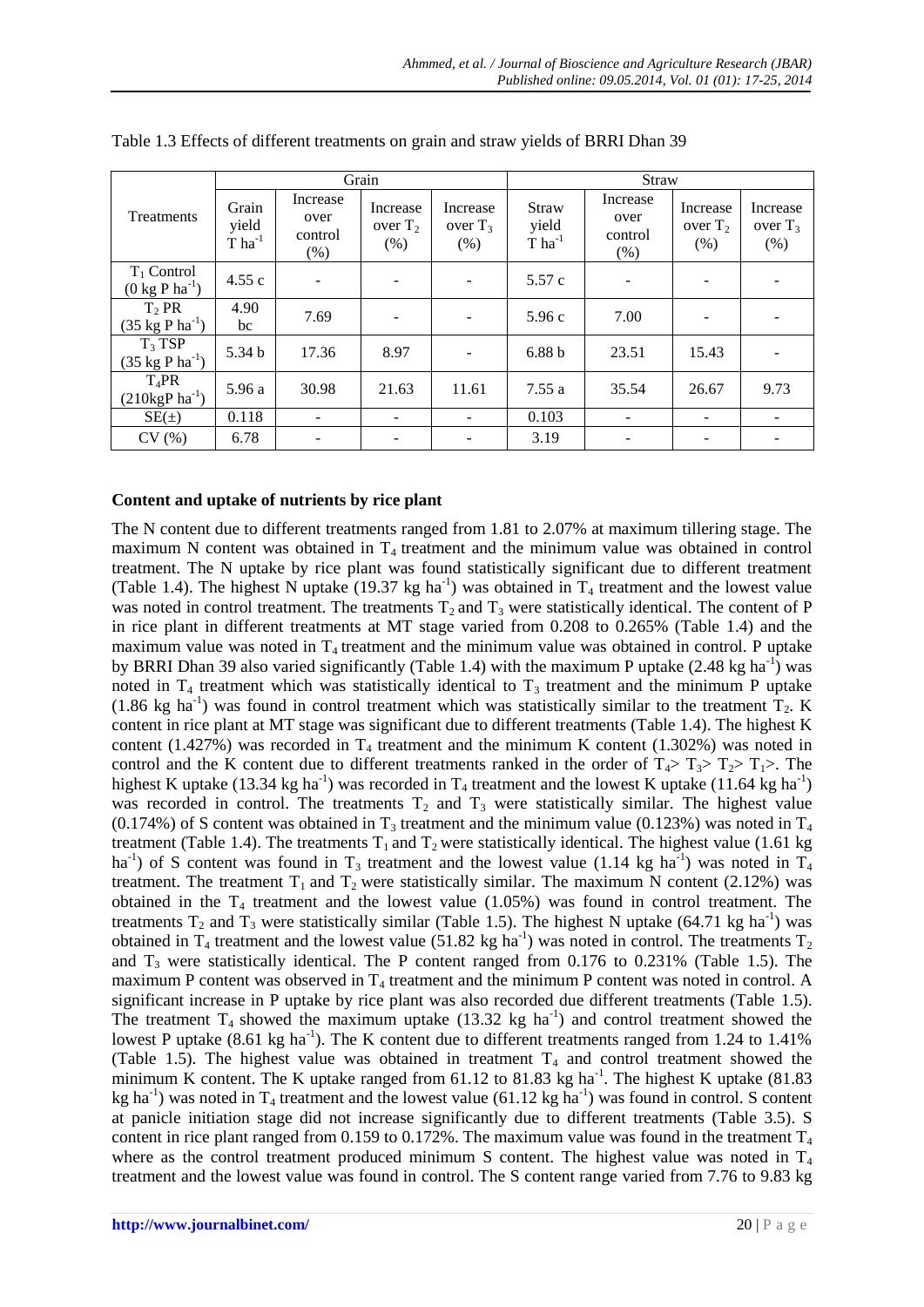ha<sup>-1</sup> (Table 1.5). The maximum N content was recorded in  $T_4$  treatment. The lowest N content was observed in control. The treatments  $T_2$  and  $T_3$  were statistically identical (Table 1.6). On the other hand, the lowest N content was found in control. Treatment  $T_3$  (0.56%) was shown a slight improvement then the treatment  $T_2$  (0.52%). The maximum N uptake was recorded in  $T_4$  treatment and the lowest value was obtained in control. The treatment  $T_3$  was significantly superior to  $T_2$  treatment. In case of straw, N uptake ranged from 27.52 to 47.94 kg ha-1 (Table 1.6). Similar observations of increase in N content in cereals with the application of P were reported by many investigators BRRI, 1978 and Munson, 1986. Munson (1986) descried that P enhanced N content as well as uptake of grain because of improved metabolism and utilization of other elements. The maximum N uptake  $(47.94 \text{ kg ha}^{-1})$  was noted in T<sub>4</sub> treatment and the lowest N uptake  $(27.52 \text{ kg ha}^{-1})$  was obtained in control. The maximum total N uptake was found in  $T_4$  treatment and the lowest value was noted in control. The treatment  $T_3$  was significantly superior to  $T_2$  treatment (Table 1.6). The maximum P content (0.318%) was attained in  $T_4$  treatment followed by  $T_3$  (0.313%) and  $T_2$  (0.302%). The minimum P content (0.297%) was attained in control (Table 3.7). Significant increase in P content as well as uptake with the application of P fertilizer was in corroboration with the findings of Agarwal, 1976, BRRI, 1978 and Hammond et al., 1986. The highest P content in straw was also attained in  $T_4$ treatment followed by  $T_3$  (0.125%) and  $T_2$  (0.122%) and the minimum content was observed in control treatment. However, in both cases (grain & straw) TSP had shown better effect over PR having the same rate of P. Like P content, P uptake by grain and straw, was influenced significantly due to different treatments. The maximum P uptake was recorded in  $T_4$  treatment with higher P rate from PR source and minimum was in control. TSP had shown better effect over PR having same rate of P. Similar trends was also noticed in case of total P uptake and the range (total uptake) varied from 18.92 to 19.15 kg ha-1 (Table 1.7). The K content in grain ranged from 0.224 to 0.245% (Table 1.8) and the maximum K content were recorded in  $T_4$  treatment and the control treatment and control treatment showed the minimum K content, which was statistically similar to  $T_2$  treatment. In case of straw, K content varied from 1.463 to 1.715% and all the treatments increased the K content significantly over control. The maximum K content  $(1.715%)$  was noted in T<sub>4</sub> treatment and the minimum K content (1.463%) was obtained in control. All the treatments increase the K uptake significantly over control. The highest K uptake was found in  $T_4$  treatment and the control treatment showed the minimum K uptake (Table 1.8). The intake in straw ranged from 80.45 to 129.54 kg ha<sup>-1</sup> (Table 1.8). The highest K uptake was obtained in  $T_4$  treatment and the lowest K uptake was noted in control. K uptake varied significantly due to different treatments and uptake ranged from 90.65 to 144.09 kg ha<sup>-1</sup>. The maximum K uptake was found in  $T_4$  treatment and the lowest K uptake was noted in control (Table 1.8). Similar observations of increase in K content and uptake with the application of phosphatic fertilizers were reported by investigator Agarwal, 1976. The content ranged from 0.113 to 0.123% (Table 1.9). The highest S content was found in  $T_4$  treatment and the minimum S content was noted in control treatment which was statistically similar to  $T_2$  treatment. In case of straw, S content varied from 0.103 to 0.112%. The highest S content was noted in  $T_4$  treatment which was statistically similar to  $T_3$  treatment. The lowest S content was recorded in control treatment which was statistically similar to  $T_2$  treatment. The ranges of S uptake were observed in grain at 5.15 to 7.34 kg ha<sup>-1</sup>. All the treatments are statistically significant over in  $T<sub>4</sub>$  treatment and the minimum S uptake was noted in control (Table 1.9). In case of straw, the maximum S uptake was recorded in  $T_4$  treatment which was statistically identical to  $T_3$  treatment and the minimum value was noted in control treatment which was statistically similar to  $T_2$  treatment and the range varied from 5.65 to 7.64 kg ha<sup>-1</sup> (Table 1.9). Application of PR and TSP had significant effect on total S uptake. The highest total S uptake (14.98  $kg$  ha<sup>-1</sup>) was obtained in T<sub>4</sub> treatment which was statistically similar to T<sub>3</sub> treatment and the lowest total S uptake (10.80 kg ha<sup>-1</sup>) was noted in control (Tale 1.9) which was statistically identical to T<sub>2</sub> treatment. Earlier investigations also revealed that P fertilization increases S content and uptake in rice grain as found by Joshy (1975) and Ahmed (1993).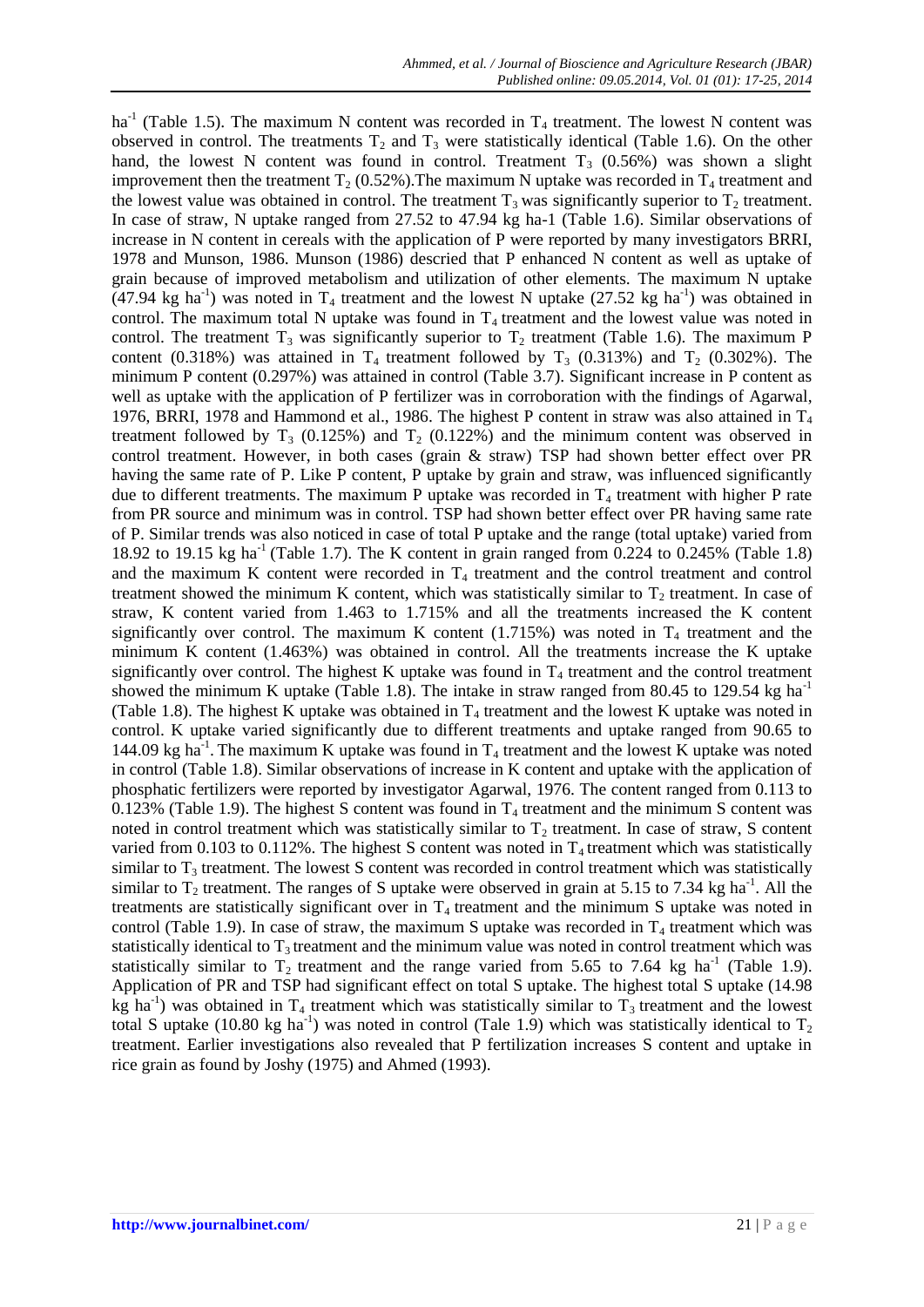| Treatments                                               |                    |         | Nutrient content $(\%)$ |         | Nutrient uptake (%) |                   |                    |                   |
|----------------------------------------------------------|--------------------|---------|-------------------------|---------|---------------------|-------------------|--------------------|-------------------|
|                                                          | N                  | P       | K                       | S       | N                   | P                 | K                  | S                 |
| $T_1$ Control<br>$(0 \text{ kg } P \text{ ha}^{-1})$     | 1.81c              | 0.208 d | 1.302 d                 | 0.162 b | 16.23c              | 1.86c             | 11.64c             | 1.45 <sub>b</sub> |
| T <sub>2</sub> PR<br>$(35 \text{ kg P} \text{ ha}^{-1})$ | 1.87 <sub>bc</sub> | 0.222c  | 1.380c                  | 0.164 b | 17.09 <sub>b</sub>  | 2.02 <sub>b</sub> | 12.59 <sub>b</sub> | 1.51 <sub>b</sub> |
| $T_3$ TSP<br>$(35 \text{ kg P} \text{ ha}^{-1})$         | 1.91 <sub>b</sub>  | 0.251 b | 1.392 b                 | 0.174a  | 17.44 b             | 2.35a             | 12.72 b            | 1.61a             |
| $T_4$ PR<br>$(210 \text{ kg} \text{ P} \text{ ha}^{-1})$ | 2.07a              | 0.265a  | 1.427a                  | 0.123c  | 19.37a              | 2.48a             | 13.34a             | 1.14c             |
| $*SE(\pm)$                                               | 0.0243             | 0.0032  | 0.0085                  | 0.0013  | 0.2365              | 0.0471            | 0.0804             | 0.0288            |
| $*CV(%)$                                                 | 2.53               | 2.74    | 1.24                    | 1.67    | 2.70                | 4.32              | 1.28               | 4.03              |

Table 1.4 Effects of different treatments on nutrient content and uptake by BRRI Dhan 39 at maximum tillering (MT) stage

Table 1.5 Effects of different treatments on nutrient content and uptake by BRRI Dhan 39 at panicle initiation (PI) stage

| <b>Treatments</b>                                        |                   |         | Nutrient content (%) |           | Nutrient uptake (%) |                    |         |                   |
|----------------------------------------------------------|-------------------|---------|----------------------|-----------|---------------------|--------------------|---------|-------------------|
|                                                          | N                 | P       | K                    | S         | N                   | P                  | K       | S                 |
| $T_1$ Control<br>$(0 \text{ kg } P \text{ ha}^{-1})$     | 1.05 <sub>b</sub> | 0.16d   | 1.24d                | 0.159     | 51.82 c             | 8.61d              | 61.12 d | 7.76c             |
| $T_2$ PR<br>$(35 \text{ kg P} \text{ ha}^{-1})$          | $1.10$ ab         | 0.200c  | 1.28c                | 0.162     | 55.74 b             | 10.20c             | 65.10c  | 8.20 bc           |
| $T_3$ TSP<br>$(35 \text{ kg P ha}^{-1})$                 | $1.09$ ab         | 0.215 b | 1.35 <sub>b</sub>    | 0.166     | 57.58 b             | 11.18 <sub>b</sub> | 70.58 b | 8.61 <sub>b</sub> |
| $T_4$ PR<br>$(210 \text{ kg} \text{ P} \text{ ha}^{-1})$ | 1.12a             | 0.231a  | 1.41a                | 0.172     | 64.71 a             | 13.32 a            | 81.83 a | 9.83a             |
| $SE(\pm)$                                                | 0.0178            | 0.0044  | 0.0103               | <b>NS</b> | 1.0511              | 0.221              | 0.6458  | 0.039             |
| CV(%)                                                    | 3.24              | 4.33    | 1.55                 | 1.00      | 3.66                | 4.09               | 1.85    | 1.00              |

Table 1.6 Effects of different treatments on N concentration and N uptake by BRRI Dhan 39 at harvest

| <b>Treatments</b>                        | Content $(\%)$     |                   | $Uptake(kgha^{-1})$ |              | Total uptake   |
|------------------------------------------|--------------------|-------------------|---------------------|--------------|----------------|
|                                          | Grain              | <b>Straw</b>      | Grain               | <b>Straw</b> | $(kg ha^{-1})$ |
| $T_1$ Control (0 kg P ha <sup>-1</sup> ) | 1.058c             | 0.50c             | 48.20 d             | 27.52c       | 75.71 d        |
| $T_2$ PR (35 kg P ha <sup>-1</sup> )     | 1.118 <sub>b</sub> | $0.52b$ c         | 44.69c              | 31.42c       | 76.81 c        |
| $T_3$ TSP (35 kg P ha <sup>-1</sup> )    | 1.137 b            | 0.56 <sub>b</sub> | 60.73 b             | 38.70 b      | 98.16 b        |
| $T_4$ PR (210 kg P ha <sup>-1</sup> )    | 1.213a             | 0.63a             | 72.26 a             | 47.94 a      | 120.21 a       |
| $SE(\pm)$                                | 0.0166             | 0.0131            | 1.755               | 1.248        | 2.601          |
| CV(%)                                    | 2.93               | 4.71              | 5.95                | 6.86         | 5.46           |

Table 1.7 Effects of different treatments on P concentration and P uptake by BRRI Dhan 39 at harvest

| <b>Treatments</b>                        |         | Content $(\%)$ | $Uptake(kgha^{-1})$ |              | Total uptake  |
|------------------------------------------|---------|----------------|---------------------|--------------|---------------|
|                                          | Grain   | <b>Straw</b>   | Grain               | <b>Straw</b> | $(kgha^{-1})$ |
| $T_1$ Control (0 kg P ha <sup>-1</sup> ) | 0.297 b | 0.106c         | 13.53 d             | 5.56 d       | 18.92 d       |
| $T_2$ PR (35 kg P ha <sup>-1</sup> )     | 0.302 b | 0.122 b        | 14.94c              | 7.26c        | 22.20c        |
| $T_3$ TSP (35 kg P ha <sup>-1</sup> )    | 0.313a  | 0.125 b        | 16.70 <sub>b</sub>  | 8.56 b       | 25.01 b       |
| $T_4$ PR (210 kg P ha <sup>-1</sup> )    | 0.318a  | 0.136a         | 18.91 a             | 10.24a       | 29.15 a       |
| $SE(\pm)$                                | 0.0011  | 0.0010         | 0.3673              | 0.1885       | 0.320         |
| CV(%)                                    | 1.71    | 1.65           | 4.58                | 4.77         | 2.69          |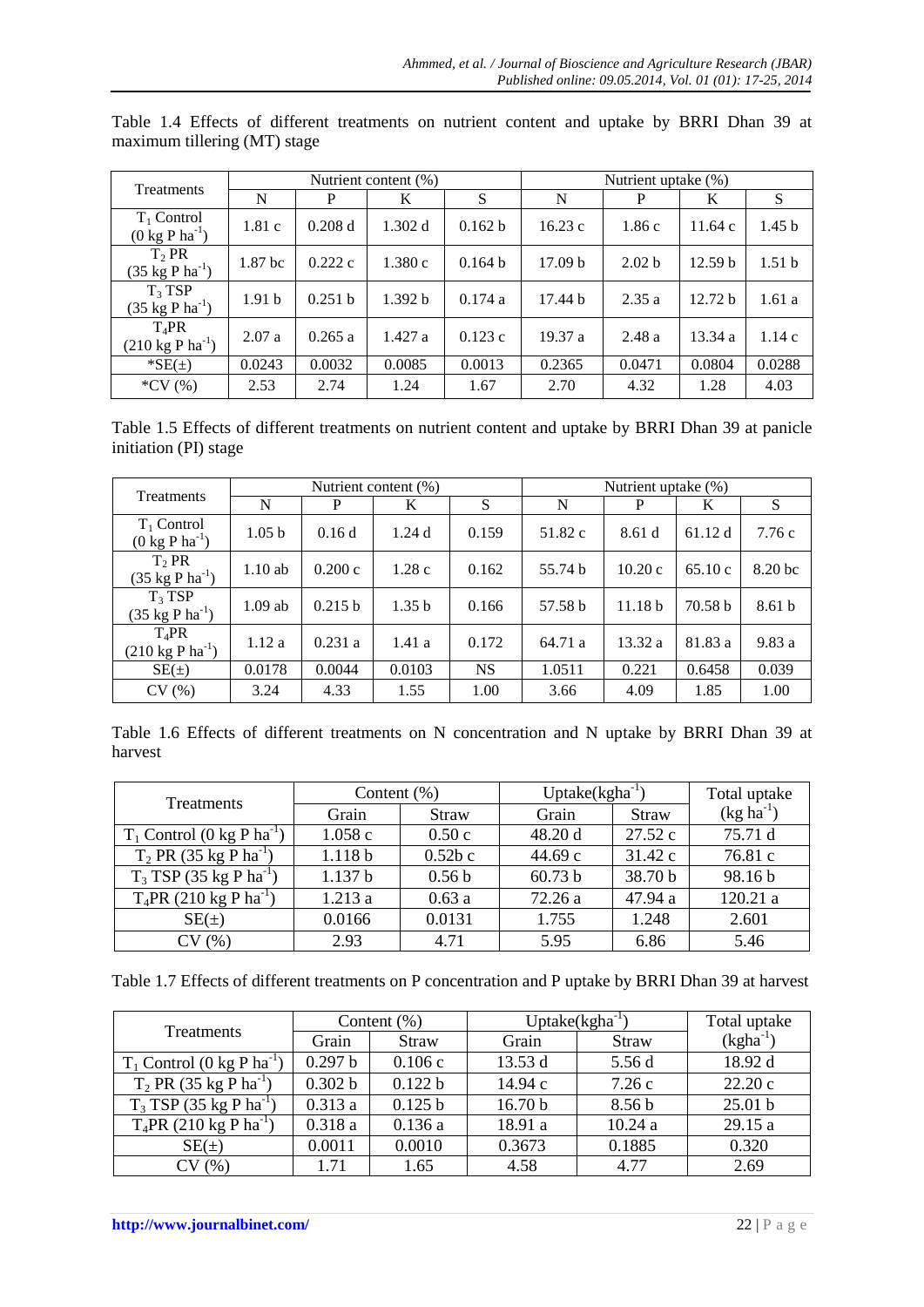| <b>Treatments</b>                     |         | Content $(\%)$ | Uptake $(kg ha^{-1})$ |              | Total uptake  |
|---------------------------------------|---------|----------------|-----------------------|--------------|---------------|
|                                       | Grain   | <b>Straw</b>   | Grain                 | <b>Straw</b> | $(kgha^{-1})$ |
| $T_1$ Control (0 kg P ha <sup>-</sup> | 0.224c  | 1.463 d        | 10.20d                | 80.45 d      | 90.65 d       |
| $T_2$ PR (35 kg P ha <sup>-1</sup> )  | 0.227c  | 1.512c         | 11.13c                | 90.10c       | 101.23c       |
| $T_3$ TSP (35 kg P ha <sup>-1</sup> ) | 0.236 b | 1.593 b        | 12.58 b               | 109.54 b     | 122.12 b      |
| $T_4$ PR (210 kg P ha <sup>-1</sup> ) | 0.245a  | 1.715a         | 14.61 a               | 129.54 a     | 144.09 a      |
| $SE(\pm)$                             | 0.0008  | 0.0076         | 0.2698                | 1.962        | 2.031         |
| CV(%)                                 | 1.00    | 1.00           | 4.45                  | 3.83         | 3.55          |

Table 1.8 Effects of different treatments on K concentration and K uptake by BRRI Dhan 39 at harvest

Table 1.9 Effects of different treatments on S concentration and S uptake by BRRI Dhan 39 at harvest

| <b>Treatments</b>                        | Content $(\%)$ |         |                   | Uptake $(kgha^{-1})$ |                    |  |
|------------------------------------------|----------------|---------|-------------------|----------------------|--------------------|--|
|                                          | Grain          | Straw   | Grain             | Straw                | $(kg ha^{-1})$     |  |
| $T_1$ Control (0 kg P ha <sup>-1</sup> ) | 0.113c         | 0.103 b | 5.15 d            | 5.65 <sub>b</sub>    | 10.80 <sub>b</sub> |  |
| $T_2$ PR (35 kg P ha <sup>-1</sup> )     | $0.117$ bc     | 0.105 b | 5.70 c            | 6.25 <sub>b</sub>    | 11.95 b            |  |
| $T_3$ TSP (35 kg P ha <sup>-1</sup> )    | $0.121$ ab     | 0.111a  | 6.53 <sub>b</sub> | 7.65a                | 14.18 a            |  |
| $T_4$ PR (210 kg P ha <sup>-1</sup> )    | 0.123a         | 0.112a  | 7.34 a            | 7.64 a               | 14.98 a            |  |
| $SE(\pm)$                                | 0.0014         | 0.0008  | 0.1717            | 0.2809               | 0.3718             |  |
| CV(%)                                    | 2.36           | 1.55    | 5.55              | 8.26                 | 5.73               |  |

### **Characteristics of the post harvest soils**

Characteristics of the post harvest soils as influenced due to different treatments showing a sharp variation of the pH, soil organic matter, N, P, K and S of the initial soil values. The pH values of the post harvest soil ranged from 5.12 to 5.92 (Table 1.10). The highest pH value was recorded by the treatment  $T_4$  (5.92) followed by control (5.25) and  $T_2$  (5.22). The lowest pH value (5.12) was noted in T<sup>3</sup> treatment. The organic matter content of the post harvest soils ranged from 1.41 to 1.51% (Table 3.10). The highest organic matter content was obtained in control treatment (1.51%) and the minimum organic matter content (1.41%) was obtained in  $T_3$  treatment. The total N content of the post harvest soils influenced significantly due to different treatments. The maximum N content (0.132%) was recorded in  $T_4$  treatment and the lowest N content (0.126%) was noted in  $T_2$  treatment (Table 1.10). The treatments  $T_1$  and  $T_3$  were statistically similar. Available S content of post harvest soils influenced significantly due to different treatments. The maximum S content (14.62 ppm) was observed in  $T_3$  treatment followed by  $T_2$  (12.68ppm) and  $T_4$  (11.70ppm) (Table 1.10). The lowest S content (11.18 ppm) was noted in control. Application of PR and TSP exerted significant effect on the P content in post harvest soils range varied from 11.26 to 16.48 ppm. The highest P content was recorded in the treatment  $T_4$  and the lowest P content in the control treatment. The treatments  $T_2$  and T<sub>3</sub> were statistically identical. The K content of post harvest soils ranged from 0.118 to 0.141 cmol kg<sup>-</sup> <sup>1</sup> soil. The highest K content (0.141 meq/100 g soil) was found in control and the lowest K content (0.118 meq/100g soil) was noted in  $T_2$  treatment (Table 1.10). The treatments  $T_3$  and  $T_4$  were statistically similar. Net benefit was calculated by subtracting the total input cost from the gross field income. Gross field income was calculated as the total market value of grain and straw of rice. The input cost was calculated as the total market value of fertilizers, and other materials and non-materials cost. The results of economic analysis of rice (cv. BRRI Dhan 39) showed that the highest net benefit of Tk. 21207.00 ha<sup>-1</sup> was obtained in T<sub>4</sub> treatment followed by Tk. 20930.50 ha<sup>-1</sup>, Tk. 17918.25 ha<sup>-1</sup> and Tk.16084.50 ha<sup>-1</sup> in  $T_3$ ,  $T_2$  and control treatments, respectively (1.11).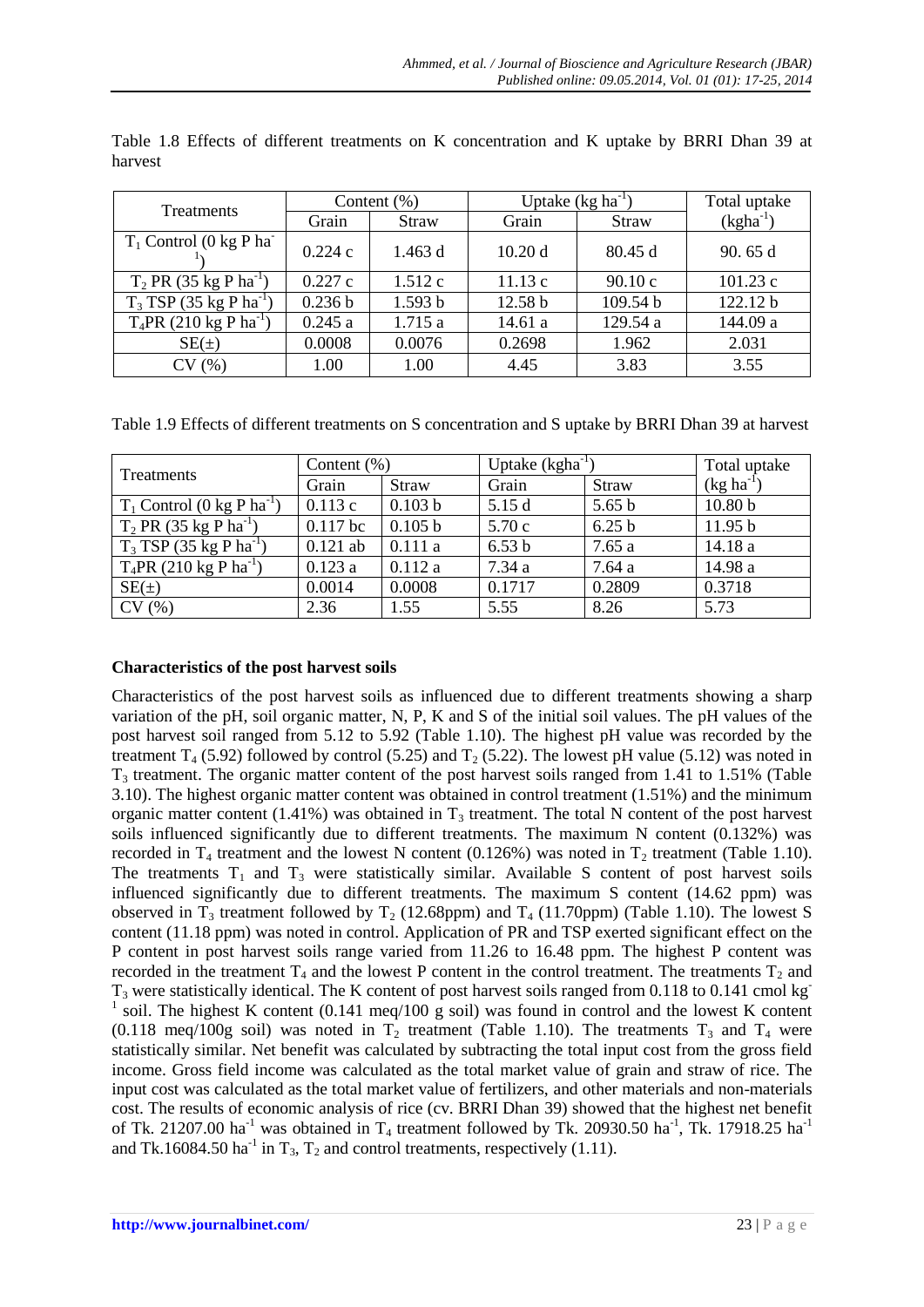| <b>Treatments</b>                                        | pH        | Organic<br>Matter $(\%)$ | Total nitrogen<br>(% ) | Available S<br>(ppm) | Available P<br>(ppm) | Exchangeable K<br>(meq $100g^{-1}$ soil) |
|----------------------------------------------------------|-----------|--------------------------|------------------------|----------------------|----------------------|------------------------------------------|
| $T_1$ Control<br>$(0 \text{ kg } P \text{ ha}^{-1})$     | 5.25      | 1.51                     | $0.129$ ab             | 11.18c               | 11.26c               | 0.141a                                   |
| $T_2$ PR<br>$(35 \text{ kg P} \text{ ha}^{-1})$          | 5.22      | 1.42                     | 0.126 b                | 12.68 b              | 13.32 <sub>b</sub>   | 0.118c                                   |
| $T_3$ TSP<br>$(35 \text{ kg P ha}^{-1})$                 | 5.12      | 1.41                     | $0.129$ ab             | 14.62 a              | 13.31 h              | 0.124h                                   |
| $T_4$ PR<br>$(210 \text{ kg} \text{ P} \text{ ha}^{-1})$ | 5.92      | 1.44                     | 0.132a                 | 11.70bc              | 16.48a               | 0.124h                                   |
| $SE(\pm)$                                                | <b>NS</b> | <b>NS</b>                | 0.0006                 | 0.3672               | 0.2812               | 0.0087                                   |
| CV(%)                                                    | 2.50      | 1.75                     | 1.00                   | 5.85                 | 4.14                 | 13.68                                    |
| Initial soil                                             | 5.40      | 1.59                     | 0.130                  | 12.5                 | 11.00                | 0.120                                    |

| Table 1.10 Characteristics of the post harvest soil |
|-----------------------------------------------------|
|-----------------------------------------------------|

Table 1.11 Economics for fertilizer use in crop production under BRRI Dhan 39 during Kharif season

|                                     |                | Total input |       | Gross field           |       |                   |                   | Net                | Net                | <b>Net</b>          |
|-------------------------------------|----------------|-------------|-------|-----------------------|-------|-------------------|-------------------|--------------------|--------------------|---------------------|
|                                     | $(kg ha^{-1})$ |             |       | Income $(TK ha^{-1})$ |       |                   |                   | benefit            | benefit            | benefit             |
|                                     |                |             |       |                       |       |                   |                   | due to             | due to             | due to              |
|                                     |                |             |       |                       |       | Total             | Net               | addition of        | addition           | addition            |
| Treatments                          |                |             |       |                       |       | input cost        | benefit           | <b>PR</b>          | of TSP             | of PR               |
|                                     | Grain          | Straw       | Grain | Straw                 | Total | $(Tk ha^{-1})$    | $(Tk ha^{-1})$    | $(35 \text{ kg} P$ | $(35 \text{ kg} P$ | $(210 \text{ kg} P$ |
|                                     |                |             |       |                       |       |                   |                   | $ha^{-1}$ ) over   | $ha^{-1}$          | $ha^{-1}$           |
|                                     |                |             |       |                       |       |                   |                   | control            | over $T2$          | over $T_3$          |
|                                     |                |             |       |                       |       |                   |                   | $(Tkha^{-1})$      | $(Tkha^{-1})$      | (Tkha <sup>-1</sup> |
| $T_1$ Control                       | 4550           | 5570        | 36400 | 5570                  | 41970 | 25885.50 16084.50 |                   |                    |                    |                     |
| $(0 \text{ kg } P \text{ ha}^{-1})$ |                |             |       |                       |       |                   |                   |                    |                    |                     |
| $T_2$ PR                            | 4900           | 5960        | 39200 | 5960                  | 45160 | 27241.75          | 17918.25          | 1833.75            |                    |                     |
| $(35 \text{ kg P ha}^{-1})$         |                |             |       |                       |       |                   |                   |                    |                    |                     |
| $T_3$ TSP                           | 5340           | 5880        | 42720 | 5880                  | 49600 | 28669.50 20930.50 |                   |                    | 3012.25            |                     |
| $(35 \text{ kg P ha}^{-1})$         |                |             |       |                       |       |                   |                   |                    |                    |                     |
| $T_4$ PR                            | 5960           | 7550        | 47680 | 7550                  | 55230 |                   | 34023.00 21207.00 |                    |                    | 276.50              |
| $(210 \text{kgP} \text{ ha}^{-1})$  |                |             |       |                       |       |                   |                   |                    |                    |                     |

\* Production cost other fertilizer remain same in all treatments.

\*Current market price were used for rice grain, straw, fertilizers are listed value

| Output cost |                                                                | Input cost                                                                            |                                                                                                                     |                                                               |
|-------------|----------------------------------------------------------------|---------------------------------------------------------------------------------------|---------------------------------------------------------------------------------------------------------------------|---------------------------------------------------------------|
|             | Grain $@8.00 \text{ kg}^{-1}$<br>Straw $@1.00 \text{ kg}^{-1}$ | a) Material cost                                                                      |                                                                                                                     | a) Non-material cost                                          |
|             |                                                                | PR @ $5.00$ per kg<br>TSP @ 16.00 per kg<br>Urea $@6.00$ per kg<br>MOP @ 16.00 per kg | Zypsum $@$ 5.00 per kg<br>ZnO @ $70.00$ per kg<br>Irrigation - 2000.00 Tk<br>Pesticide-1760.00 Tk<br>Seed-262.50 Tk | Labour cost- $16718.00 \text{ Tk}$<br>Ploughing $-1842.00$ Tk |

# **Acknowledgement**

This study was done for partial fulfillment of Master of Science in Soil Science from the Department of Soil Science, Bangladesh Agriculture University, Mymensingh, by Md. Shafiqul Moula, Scientific officer, Soil Resource Development Institute, Bangladesh. The author acknowledges contribution of the Wheat Research Sub-Center, Dinajpur to carry out investigation in their research fields.